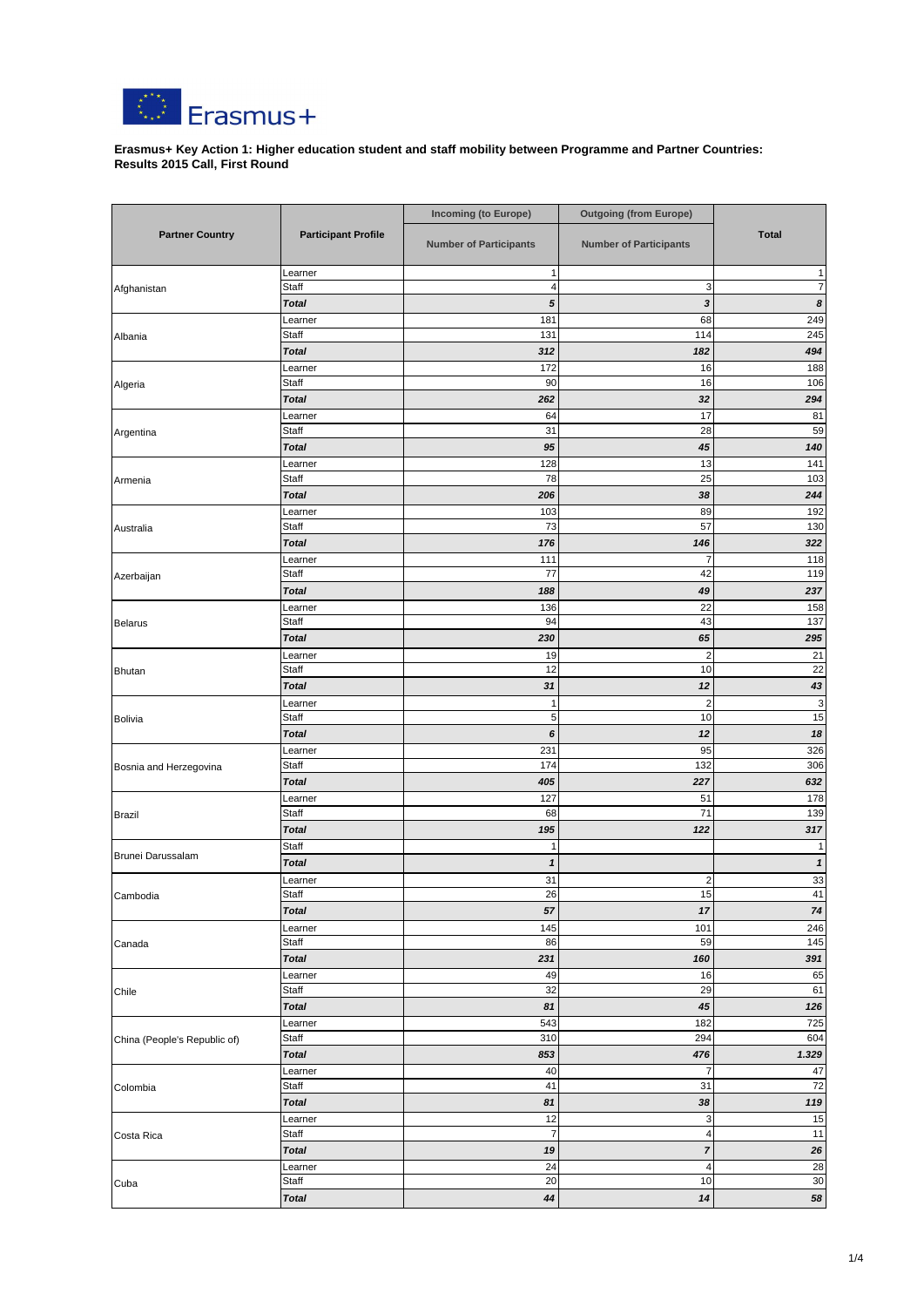|                                           |                            | <b>Incoming (to Europe)</b>    | <b>Outgoing (from Europe)</b>  |                       |
|-------------------------------------------|----------------------------|--------------------------------|--------------------------------|-----------------------|
| <b>Partner Country</b>                    | <b>Participant Profile</b> | <b>Number of Participants</b>  | <b>Number of Participants</b>  | <b>Total</b>          |
|                                           | Learner                    | 22                             | 5                              | 27                    |
| Ecuador                                   | Staff<br><b>Total</b>      | 19<br>41                       | 8<br>13                        | $\overline{27}$<br>54 |
|                                           | Learner                    | 241                            | 40                             | 281                   |
| Egypt                                     | Staff                      | 176                            | 63                             | 239                   |
|                                           | <b>Total</b><br>Learner    | 417<br>8                       | 103<br>$\sqrt{5}$              | 520<br>13             |
| El Salvador                               | Staff                      | 10                             | $\,8\,$                        | 18                    |
|                                           | <b>Total</b>               | 18                             | 13                             | 31                    |
| Georgia                                   | Learner<br>Staff           | 350<br>188                     | 53<br>93                       | 403<br>281            |
|                                           | <b>Total</b>               | 538                            | 146                            | 684                   |
|                                           | Learner                    | $\overline{\mathbf{c}}$        |                                | 2<br>7                |
| Guatemala                                 | Staff<br><b>Total</b>      | $\sqrt{5}$<br>$\overline{7}$   | $\overline{c}$<br>$\mathbf{2}$ | 9                     |
|                                           | Learner                    | $\overline{5}$                 |                                | 5                     |
| Honduras                                  | Staff                      | $\sqrt{5}$                     | $\overline{c}$                 | $\overline{7}$        |
|                                           | <b>Total</b><br>Learner    | 10<br>16                       | $\mathbf{2}$<br>18             | 12<br>34              |
| Hong Kong                                 | Staff                      | 14                             | 14                             | 28                    |
|                                           | <b>Total</b>               | 30                             | 32                             | 62                    |
| India                                     | Learner<br>Staff           | 219<br>129                     | 31<br>97                       | 250<br>226            |
|                                           | <b>Total</b>               | 348                            | 128                            | 476                   |
|                                           | Learner<br>Staff           | 149<br>78                      | 30<br>73                       | 179<br>151            |
| Indonesia                                 | <b>Total</b>               | 227                            | 103                            | 330                   |
|                                           | Learner                    | 474                            | 143                            | 617                   |
| Israel                                    | Staff<br><b>Total</b>      | 358<br>832                     | 190<br>333                     | 548<br>1.165          |
|                                           | Learner                    | 94                             | 64                             | 158                   |
| Japan                                     | Staff                      | 96                             | 91                             | 187                   |
|                                           | <b>Total</b>               | 190<br>157                     | 155<br>30                      | 345<br>187            |
| Jordan                                    | Learner<br>Staff           | 82                             | 39                             | 121                   |
|                                           | <b>Total</b>               | 239                            | 69                             | 308                   |
| Kazakhstan                                | Learner<br>Staff           | 210<br>150                     | 31<br>101                      | 241<br>251            |
|                                           | <b>Total</b>               | 360                            | 132                            | 492                   |
| Korea (Democratic People's Republic Staff |                            |                                | 1                              |                       |
| of)                                       | <b>Total</b>               |                                | 1<br>59                        | $\mathbf{1}$          |
| Korea (Republic of)                       | Learner<br>Staff           | 79<br>69                       | 55                             | 138<br>124            |
|                                           | <b>Total</b>               | 148                            | 114                            | 262                   |
| Kosovo * UN resolution                    | Learner<br>Staff           | 107<br>91                      | 41<br>62                       | 148<br>153            |
|                                           | <b>Total</b>               | 198                            | 103                            | 301                   |
|                                           | Learner                    | 58                             | 8                              | 66                    |
| Kyrgyzstan                                | Staff<br><b>Total</b>      | 27<br>85                       | 13<br>21                       | 40<br>106             |
|                                           | Learner                    | 18                             |                                | 18                    |
| Lao (People's Democratic Republic)        | <b>Staff</b>               | 13                             | 13                             | 26                    |
|                                           | <b>Total</b><br>Learner    | 31<br>148                      | 13<br>16                       | 44<br>164             |
| Lebanon                                   | Staff                      | 78                             | 43                             | 121                   |
|                                           | <b>Total</b>               | 226                            | 59                             | 285                   |
| Libya                                     | Learner<br><b>Staff</b>    | 10<br>$\overline{4}$           |                                | 10<br>$\overline{4}$  |
|                                           | <b>Total</b>               | 14                             |                                | 14                    |
| Macao                                     | Learner                    | 4                              | 5 <sub>5</sub>                 | $\overline{9}$        |
|                                           | Staff<br><b>Total</b>      | $\sqrt{5}$<br>$\boldsymbol{9}$ | 6<br>11                        | 11<br>20              |
|                                           | Learner                    | 93                             | 14                             | 107                   |
| Malaysia                                  | Staff                      | 62                             | 49                             | 111                   |
|                                           | <b>Total</b><br>Learner    | 155<br>55                      | 63<br>26                       | 218<br>81             |
| Mexico                                    | Staff                      | 42                             | 33                             | 75                    |
|                                           | <b>Total</b>               | 97                             | 59                             | 156                   |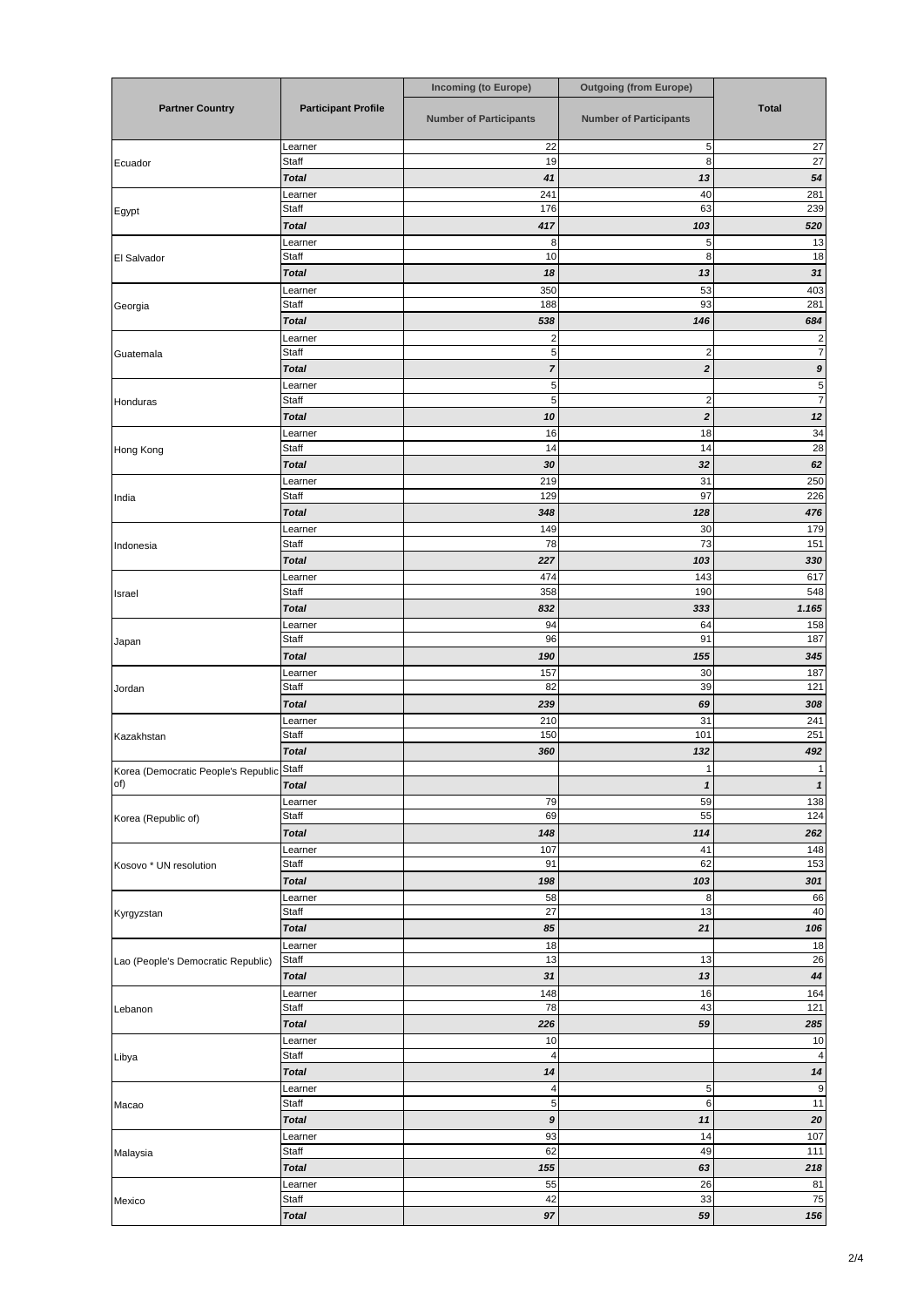|                           |                            | <b>Incoming (to Europe)</b>   | <b>Outgoing (from Europe)</b> |                                  |
|---------------------------|----------------------------|-------------------------------|-------------------------------|----------------------------------|
| <b>Partner Country</b>    | <b>Participant Profile</b> | <b>Number of Participants</b> | <b>Number of Participants</b> | <b>Total</b>                     |
| Moldova (Republic of)     | Learner                    | 133                           | $\overline{7}$                | 140                              |
|                           | Staff<br><b>Total</b>      | 96<br>229                     | 20<br>27                      | 116<br>256                       |
|                           | Learner                    | 8                             | 3                             | 11                               |
| Mongolia                  | Staff                      | 8                             | 8                             | 16                               |
|                           | <b>Total</b>               | 16                            | 11                            | 27                               |
|                           | Learner                    | 99                            | 27                            | 126                              |
| Montenegro                | Staff                      | 76                            | 63                            | 139                              |
|                           | <b>Total</b><br>Learner    | 175<br>462                    | 90<br>112                     | 265<br>574                       |
| Morocco                   | <b>Staff</b>               | 232                           | 106                           | 338                              |
|                           | <b>Total</b>               | 694                           | 218                           | 912                              |
|                           | Learner                    | 8                             |                               | 9                                |
| Myanmar                   | Staff                      | 4                             | 4                             | 8 <sup>1</sup>                   |
|                           | <b>Total</b><br>Learner    | 12<br>27                      | 5<br>$\overline{4}$           | 17<br>31                         |
| Nepal                     | Staff                      | 11                            | 12                            | 23                               |
|                           | <b>Total</b>               | 38                            | 16                            | 54                               |
|                           | Learner                    | 17                            | 9                             | $26\,$                           |
| New Zealand               | Staff                      | $9\,$                         | 8                             | 17                               |
|                           | <b>Total</b>               | 26                            | 17<br>1                       | 43<br>$\overline{7}$             |
| Nicaragua                 | Learner<br>Staff           | $\,6$<br>$\mathbf{3}$         | 3                             | $6 \mid$                         |
|                           | <b>Total</b>               | 9                             | 4                             | 13                               |
|                           | Learner                    | 8                             | 1                             | $\overline{9}$                   |
| Pakistan                  | Staff                      | 8                             | 5                             | 13                               |
|                           | <b>Total</b>               | 16                            | 6                             | 22                               |
| Palestine                 | Learner<br>Staff           | 95<br>64                      | $\boldsymbol{9}$<br>26        | 104<br>90                        |
|                           | <b>Total</b>               | 159                           | $35\,$                        | 194                              |
|                           | Learner                    | 1                             |                               |                                  |
| Panama                    | Staff                      | 1                             |                               |                                  |
|                           | <b>Total</b>               | $\pmb{2}$                     |                               | $\boldsymbol{2}$                 |
| Paraguay                  | Learner<br>Staff           | 17<br>4                       | $\sqrt{5}$                    | 17<br>$\overline{9}$             |
|                           | <b>Total</b>               | 21                            | ${\bf 5}$                     | 26                               |
|                           | Learner                    | 36                            | 15                            | 51                               |
| Peru                      | Staff                      | 17                            | 8                             | 25                               |
|                           | <b>Total</b>               | 53                            | 23                            | ${\bf 76}$                       |
| Philippines               | Learner<br>Staff           | 20<br>18                      | 3<br>12                       | $\frac{23}{30}$                  |
|                           | <b>Total</b>               | 38                            | 15                            | 53                               |
|                           | Learner                    | 1.033                         | 594                           | 1.627                            |
| <b>Russian Federation</b> | Staff                      | 599                           | 465                           | 1.064                            |
|                           | <b>Total</b>               | 1.632                         | 1.059                         | 2.691                            |
| Serbia                    | Learner<br>Staff           | 591<br>448                    | 278<br>345                    | 869<br>793                       |
|                           | <b>Total</b>               | 1.039                         | 623                           | 1.662                            |
|                           | Learner                    | 17                            | 15                            | 32                               |
| Singapore                 | Staff                      | 8                             | 8                             | 16                               |
|                           | <b>Total</b>               | 25                            | 23                            | 48                               |
| South Africa              | Learner<br>Staff           | 100<br>72                     | 32<br>65                      | 132<br>137                       |
|                           | <b>Total</b>               | 172                           | 97                            | 269                              |
|                           | Learner                    | 13                            | $\sqrt{5}$                    | 18                               |
| Sri Lanka                 | Staff                      | 8                             | 9                             | 17                               |
|                           | <b>Total</b>               | 21                            | 14                            | 35                               |
| Syrian Arab Republic      | Learner<br>Staff           | 9<br>$\mathbf{2}$             |                               | $\overline{9}$<br>$\overline{c}$ |
|                           | <b>Total</b>               | 11                            |                               | $\frac{1}{11}$                   |
|                           | Learner                    | 43                            | 39                            |                                  |
| Taiwan                    | Staff                      | 33                            | 26                            | $\frac{82}{59}$                  |
|                           | <b>Total</b>               | 76                            | 65                            | $141$                            |
|                           | Learner                    | 20                            | 1                             | 21                               |
| Tajikistan                | Staff<br><b>Total</b>      | 11<br>31                      | $\overline{7}$<br>$\pmb{8}$   | 18<br>39                         |
|                           |                            |                               |                               |                                  |